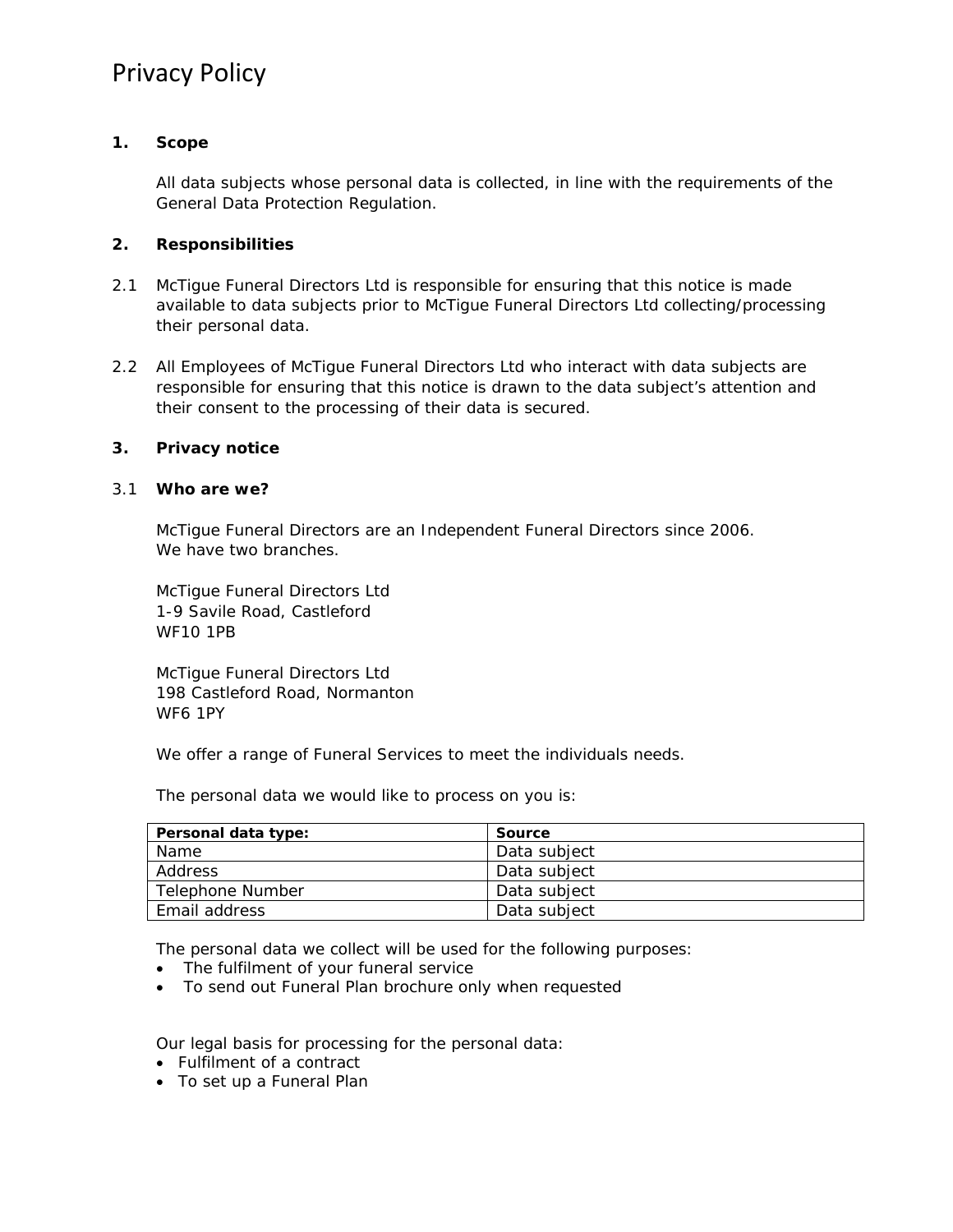The special categories of personal data concerned are:

Religious Beliefs

# 3.2 **Consent**

By consenting to this privacy notice you are giving us permission to process your personal data specifically for the purposes identified.

Consent is required for McTigue Funeral Directors Ltd to process both types of personal data, but it must be explicitly given. Where we are asking you for sensitive personal data we will always tell you why and how the information will be used.

You may withdraw consent at any time by contacting us to update your preferences.

# 3.3 **Disclosure**

McTigue Funeral Directors Ltd will not pass on your personal data to third parties without first obtaining your consent. The following third parties may receive your personal data for the following purpose(s):

- The relevant Bereavement Services at the local council for the purpose of organising burial or cremation of the deceased
- The relevant crematorium for the purpose of organising cremation of the deceased
- The relevant cemetery for the purpose of organising burial of the deceased
- A nominated minister /celebrant for the purpose of arranging details of the funeral service
- A requested musician for the purpose of liaising with you for your musical choices for the funeral service
- Any venue chosen for the wake for the purpose of liaising with you for menu choices
- To a Funeral Plan provider to set up a Funeral Plan

# 3.4 **Retention period**

McTigue Funeral Directors will process personal data for as long as is necessary to allow us to fulfil your funeral services and will store the personal data to help identify families when dealing with future bereavements and/or further dealings with cremated remains.

# 3.5 **Your rights as a data subject**

At any point while we are in possession of or processing your personal data, you, the data subject, have the following rights:

- Right of access you have the right to request a copy of the information that we hold about you.
- Right of rectification you have a right to correct data that we hold about you that is inaccurate or incomplete.
- Right to be forgotten in certain circumstances you can ask for the data we hold about you to be erased from our records.
- Right to restriction of processing where certain conditions apply to have a right to restrict the processing.
- Right of portability you have the right to have the data we hold about you transferred to another organisation.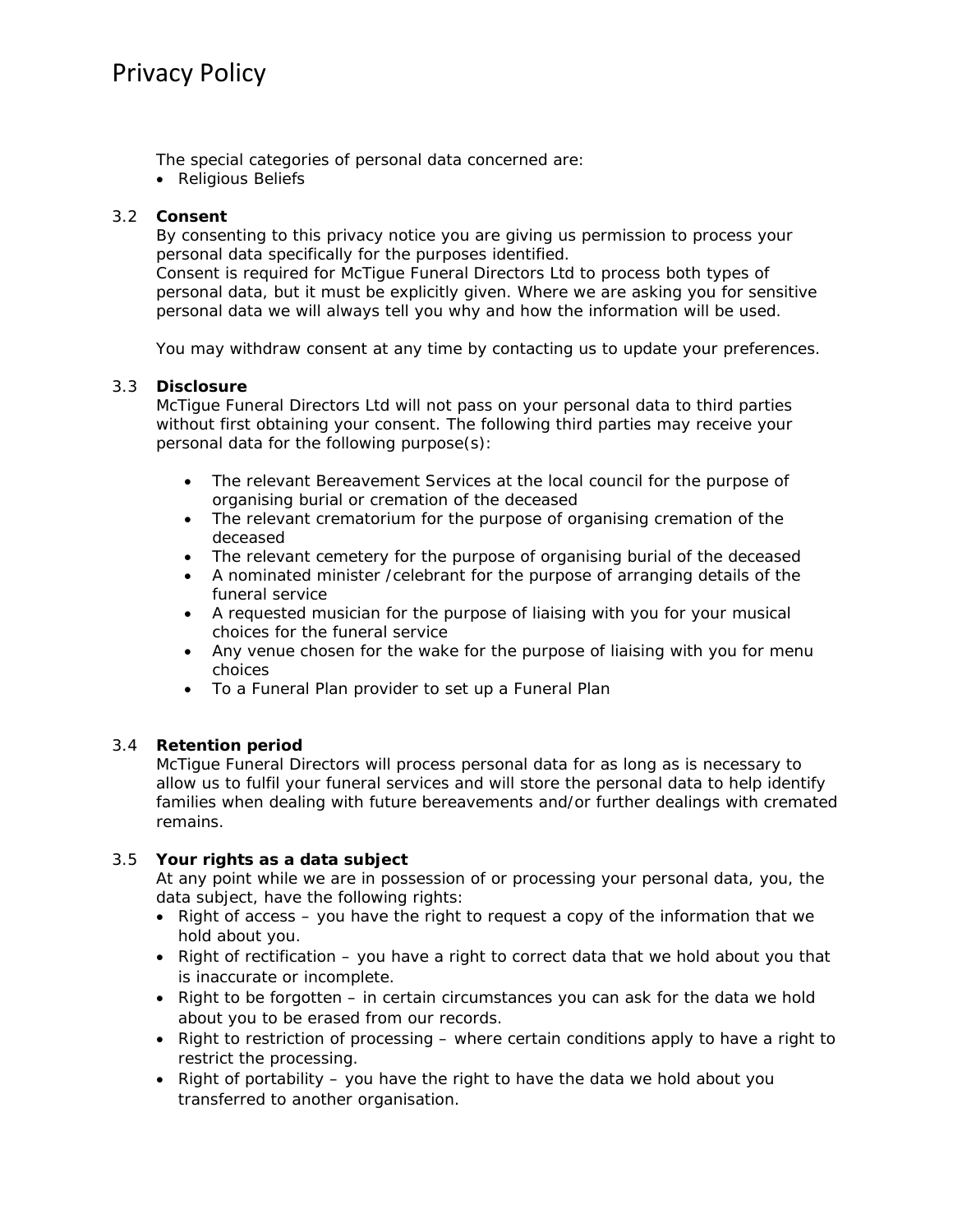# Privacy Policy

- $\bullet$  Right to object you have the right to object to certain types of processing such as direct marketing.
- Right to object to automated processing, including profiling you also have the right to be subject to the legal effects of automated processing or profiling.
- Right to judicial review: in the event that McTigue Funeral Directors Ltd refuses your request under rights of access, we will provide you with a reason as to why. You have the right to complain as outlined in clause 3.6 below.

All of the above requests will be forwarded on should there be a third party involved (as stated in 3.3 above) in the processing of your personal data.

### 3.6 **Complaints**

In the event that you wish to make a complaint about how your personal data is being processed by McTigue Funeral Directors Ltd (or third parties as described in 3.3 above), or how your complaint has been handled, you have the right to lodge a complaint directly with the supervisory authority and McTigue Funeral Directors Ltd.

|                      | Supervisory authority contact<br>details        | McTigue Funeral Directors Ltd |
|----------------------|-------------------------------------------------|-------------------------------|
| <b>Contact Name:</b> | Information Commissioner's Office               | Chris McTigue                 |
|                      |                                                 | Sarah McTigue                 |
| Address line 1:      |                                                 | 1-9 Savile Road               |
| Address line 2:      |                                                 | Castleford                    |
| Address line 3:      |                                                 | <b>WF10 1PB</b>               |
| Address line 4:      |                                                 |                               |
| Address line 5:      |                                                 |                               |
| Email:               | https://ico.org.uk/global/contact-<br>us/email/ | mctiguefuneral@hotmail.co.uk  |
| Telephone:           | 0303 123 1113                                   | 01977 555733                  |

The details for each of these contacts are: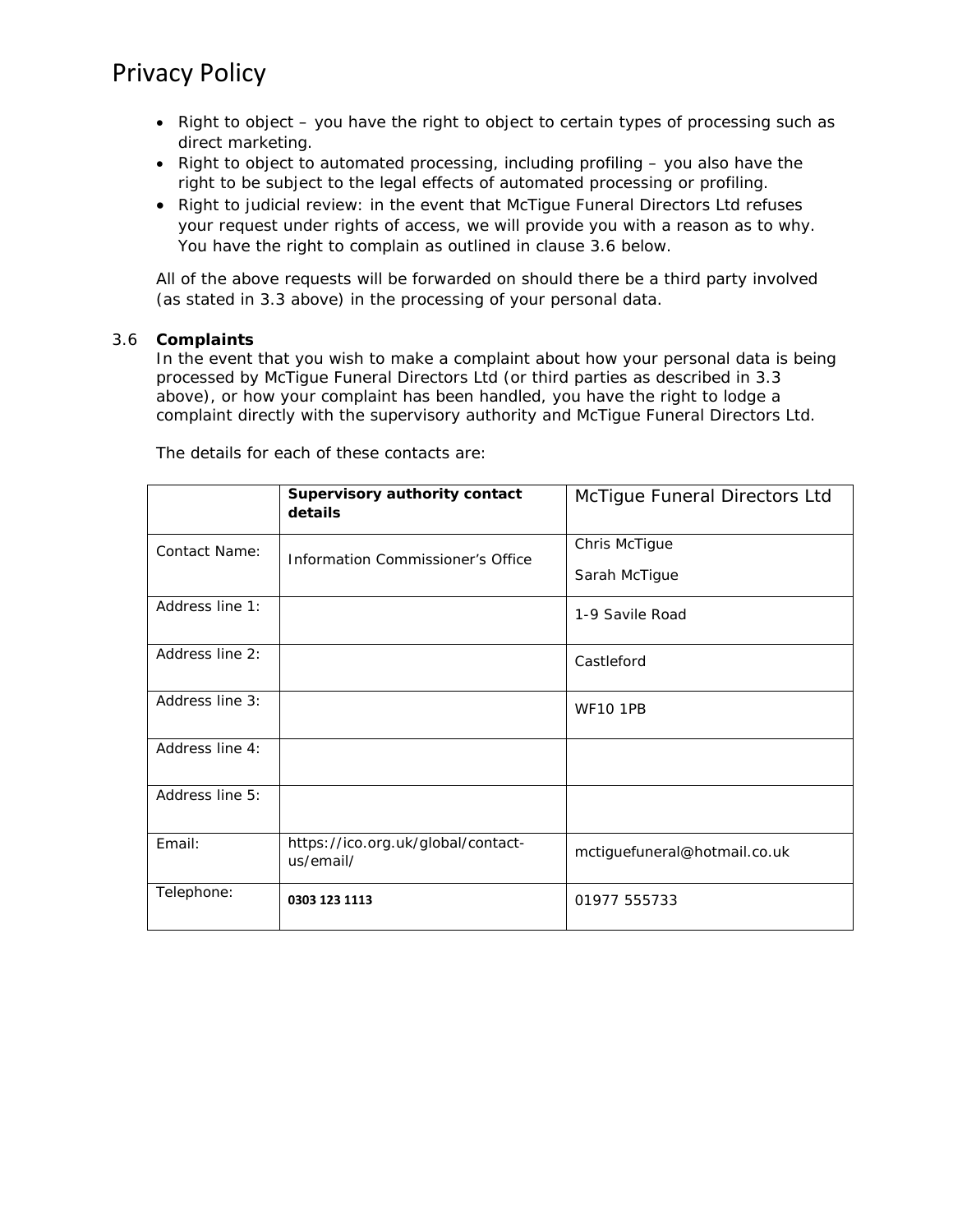# **Online privacy statement**

#### Personal data

Under the EU's General Data Protection Regulation (GDPR) personal data is defined as:

"any information relating to an identified or identifiable natural person ('data subject'); an identifiable natural person is one who can be identified, directly or indirectly, in particular by reference to an identifier such as a name, an identification number, location data, an online identifier or to one or more factors specific to the physical, physiological, genetic, mental, economic, cultural or social identity of that natural person".

### How we use your information

This privacy notice tells you how we, McTigue Funeral Directors Ltd collect and use your personal data for provision of services, cookies, complaints etc.

## Why does McTigue Funeral Directors Ltd need to collect and store personal data? In order for us to provide you with a funeral service we need to collect personal data for fulfilment of the contract and any related correspondence. In any event, we are committed to ensuring that the information we collect and use is appropriate for this purpose, and does not constitute an invasion of your privacy.

In terms of being contacted for marketing purposes McTigue Funeral Directors Ltd would contact you for separate consent.

### Will Organisation Name share my personal data with anyone else?

We may pass your personal data on to third-party service providers contracted to McTigue Funeral Directors Ltd in the course of dealing with you. Any third parties that we may share your data with are obliged to keep your details securely, and to use them only to fulfil the service they provide on behalf of McTigue Funeral Directors Ltd When they no longer need your data to fulfil this service, they will dispose of the details in line with McTigue Funeral Directors Ltd's procedures. If we wish to pass your sensitive personal data onto a third party we will only do so once we have obtained your consent, unless we are legally required to do otherwise.

How will McTigue Funeral Directors Ltd use the personal data it collects about me? McTigue Funeral Directors Ltd will process (collect, store and use) the information you provide in a manner compatible with the EU's General Data Protection Regulation (GDPR). We will endeavour to keep your information accurate and up to date, and not keep it for longer than is necessary. McTigue Funeral Directors Ltd is required to retain information in accordance with the law, such as information needed for income tax and audit purposes. How long certain kinds of personal data should be kept may also be governed by specific business-sector requirements and agreed practices. Personal data may be held in addition to these periods depending on individual business needs.

# Under what circumstances will McTigue Funeral Directors Ltd contact me?

Our aim is not to be intrusive, and we undertake not to ask irrelevant or unnecessary questions. Moreover, the information you provide will be subject to rigorous measures and procedures to minimise the risk of unauthorised access or disclosure.